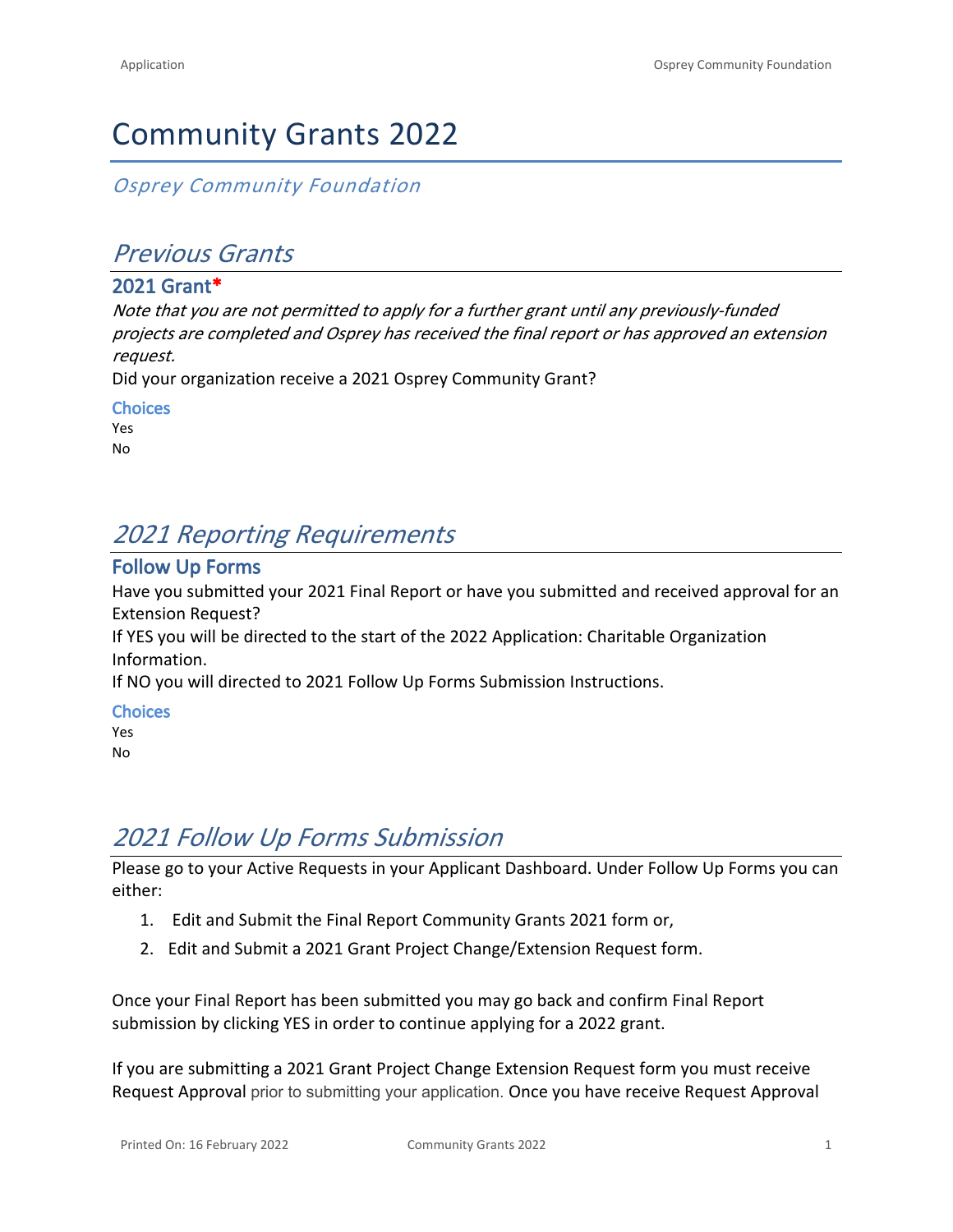you may go back and click YES for Extension Request Approval in order to continue applying for a 2022 grant.

### *Qualified Donee Information*

**Is the organization carrying out this project a registered charity/qualified donee?\* Choices** Yes

No

### *Qualified Donee Sponsor*

**Revenue Canada Charitable Registration Number of Sponsoring Qualified Donee\*** *Format example: 123456789 RR 1234*

*Character Limit: 20*

**Legal Name of Sponsoring Qualified Donee:\***

*Character Limit: 50*

**Contact Name, Title of Sponsoring Qualified Donee\*** *Character Limit: 100*

**Mailing Address\*** *Character Limit: 250*

**Telephone** *Character Limit: 10*

**Email\*** *Character Limit: 254*

### **Qualified Donee Sponsorship Agreement Form\***

Please fill out and upload the [Qualified Donee Sponsorship Agreement Form.](https://ospreycommunityfoundation.ca/wp-content/uploads/2021/11/Qualified-Donee-Sponsorship-template.doc) *File Size Limit: 3 MB*

*Summary Page*

**Project Name\*** Name of Project. *Character Limit: 100*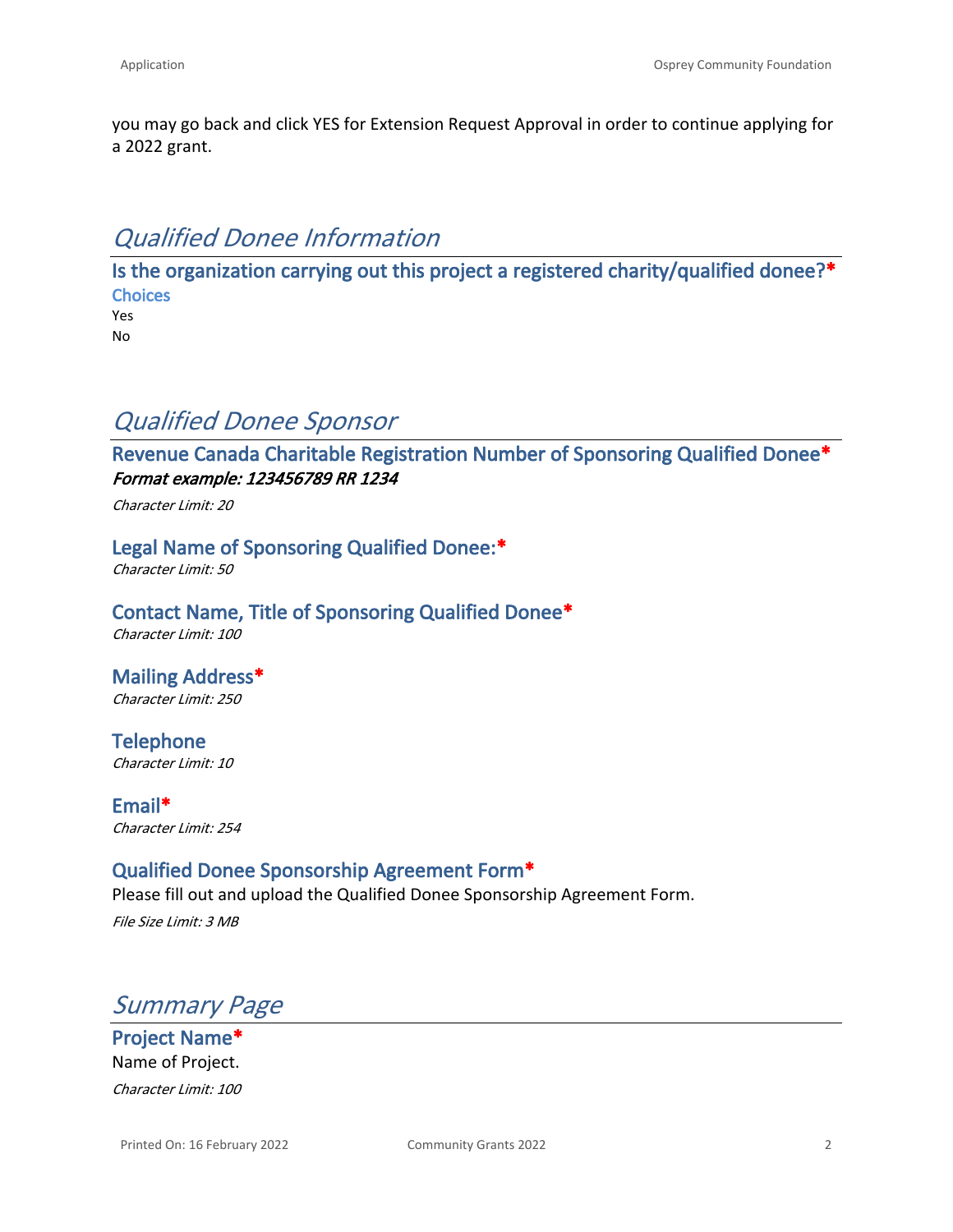#### **Project Description\***

*Character Limit: 2000*

**Project Objectives\*** *Character Limit: 2000*

#### **Amount requested from the Osprey Community Foundation\***

*Character Limit: 20*

**Previous requests for funds from Osprey, including years and amounts awarded** *Character Limit: 1000*

#### **Is the proposed project part of a larger initiative\***

**Choices** Yes No

### *Larger Initiative*

**Please indicate project name and total project budget:\*** *Character Limit: 2000*

### *SECTION A - Outline of Proposed Project*

*Please be as brief and concise as possible.*

**Project Start Date:\*** *Character Limit: 10*

**Project End Date:\*** *Character Limit: 10*

**1. Purpose**

#### **a) What need(s) will the project address?\***

*Character Limit: 2000*

**b) How were these needs identified?\***

*Character Limit: 2000*

### **c) How will project objectives help address these identified needs?\***

*Character Limit: 2000*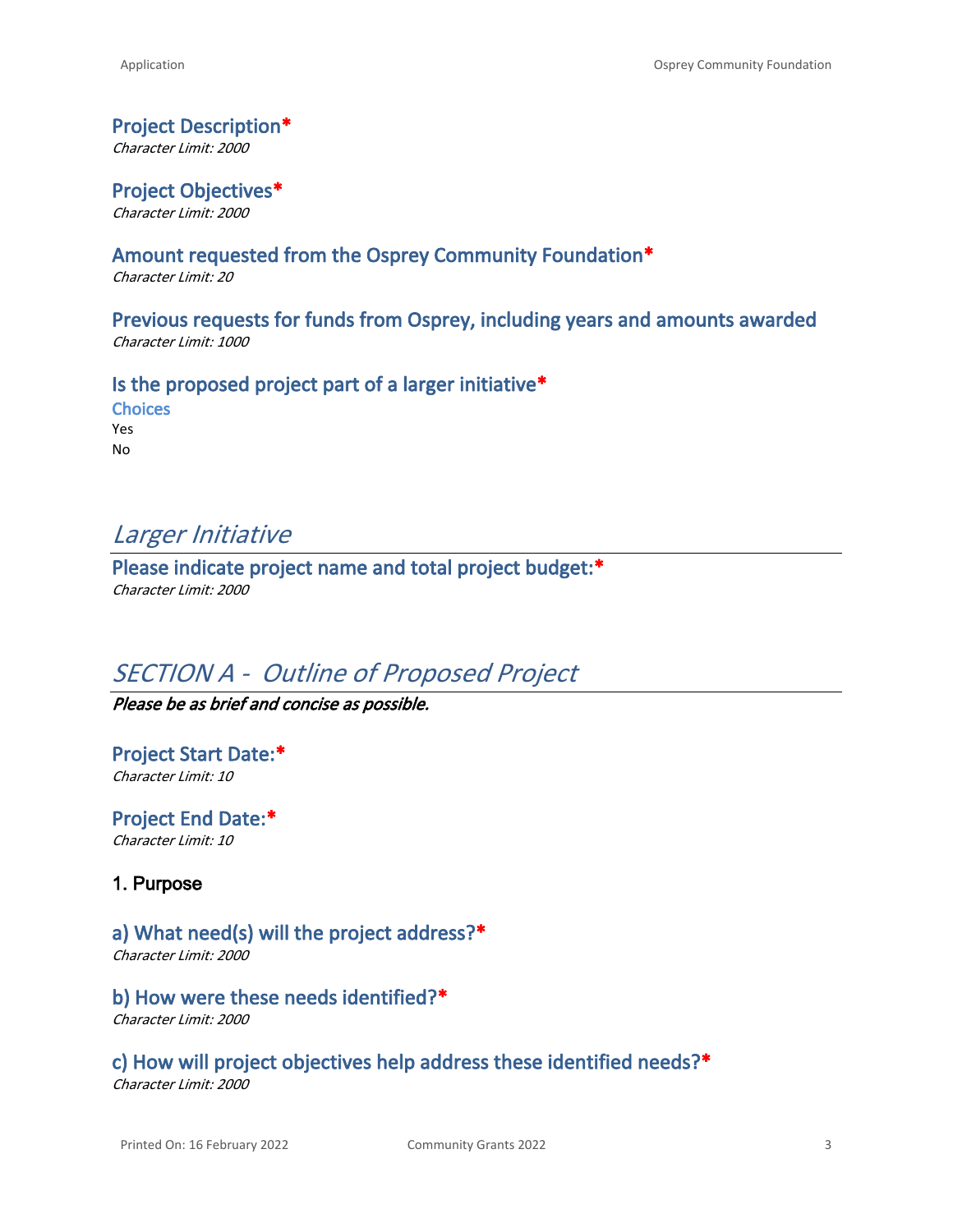#### **2. Benefit**

#### **a) Who will benefit from this project, directly and indirectly?\***

*Character Limit: 2000*

#### **b) How will they benefit?\***

*Benefits can be to a large number of people in the community, to those most in need, and/or to the organization itself.*

*Character Limit: 2000*

#### **3. Collaboration**

**a) Are you working with other partners to carry out this project? Please explain.\*** *Character Limit: 1500*

#### **4. Evaluation**

**a) What are your criteria for success for the project, and how will you know you have met them?\***

*Character Limit: 2000*

#### **5. Plan of Action and Project Activities**

**a) Describe who will do what and specifically how the Osprey grant will be used.\*** *Character Limit: 2500*

**b)Is this grant for an ongoing program? If so, how do you plan to sustain it?\*** *Character Limit: 2000*

**c) Will your project continue if you are awarded a smaller grant?\* Choices** Yes No

### *Reduced Funding*

**a. Please describe what changes you will make to your project if you are awarded a smaller grant.\*** *Character Limit: 2000*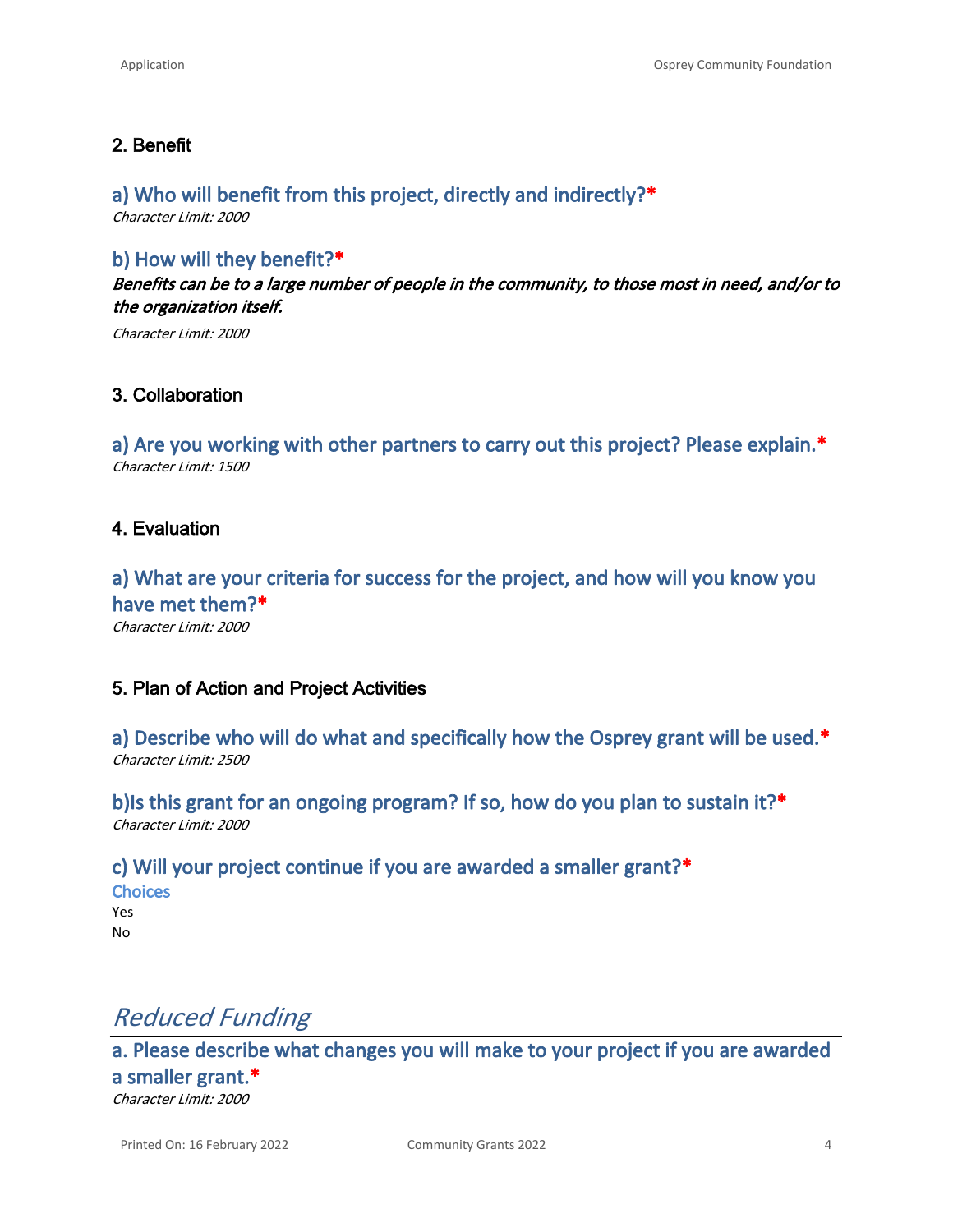# *SECTION B - Project Budget*

Please provide the full budget for the proposed project using the [Osprey Community Grants](https://ospreycommunityfoundation.ca/wp-content/uploads/2022/01/Osprey-Grants-Budget-2022.xlsx)  [Budget Template](https://ospreycommunityfoundation.ca/wp-content/uploads/2022/01/Osprey-Grants-Budget-2022.xlsx)

Upload your completed Osprey Community Grants Budget Template.\* *File Size Limit: 3 MB*

# *Additional Documentation (Optional)*

**Upload any additional supporting documentation here. (Optional)** *File Size Limit: 8 MB*

# *SECTION C - Recognition*

### **How will you recognize the support provided by Osprey Community Foundation?\*** *Check all that apply.*

#### **Choices**

Use Osprey logo on your web site, publications, signage or advertising Include an article about the grant in a newsletter Prepare a media release about the grant Borrow a banner from Osprey for an event your are hosting Social media post **Other** 

## *SECTION D - Consent*

**Initiator/Preparer of Application, title:\*** *Character Limit: 250*

**Date\*** *Character Limit: 10*

### **Signing Authority of Applicant Organization Name, title:**

*Character Limit: 250*

**Date\*** *Character Limit: 10*

Printed On: 16 February 2022 Community Grants 2022 5